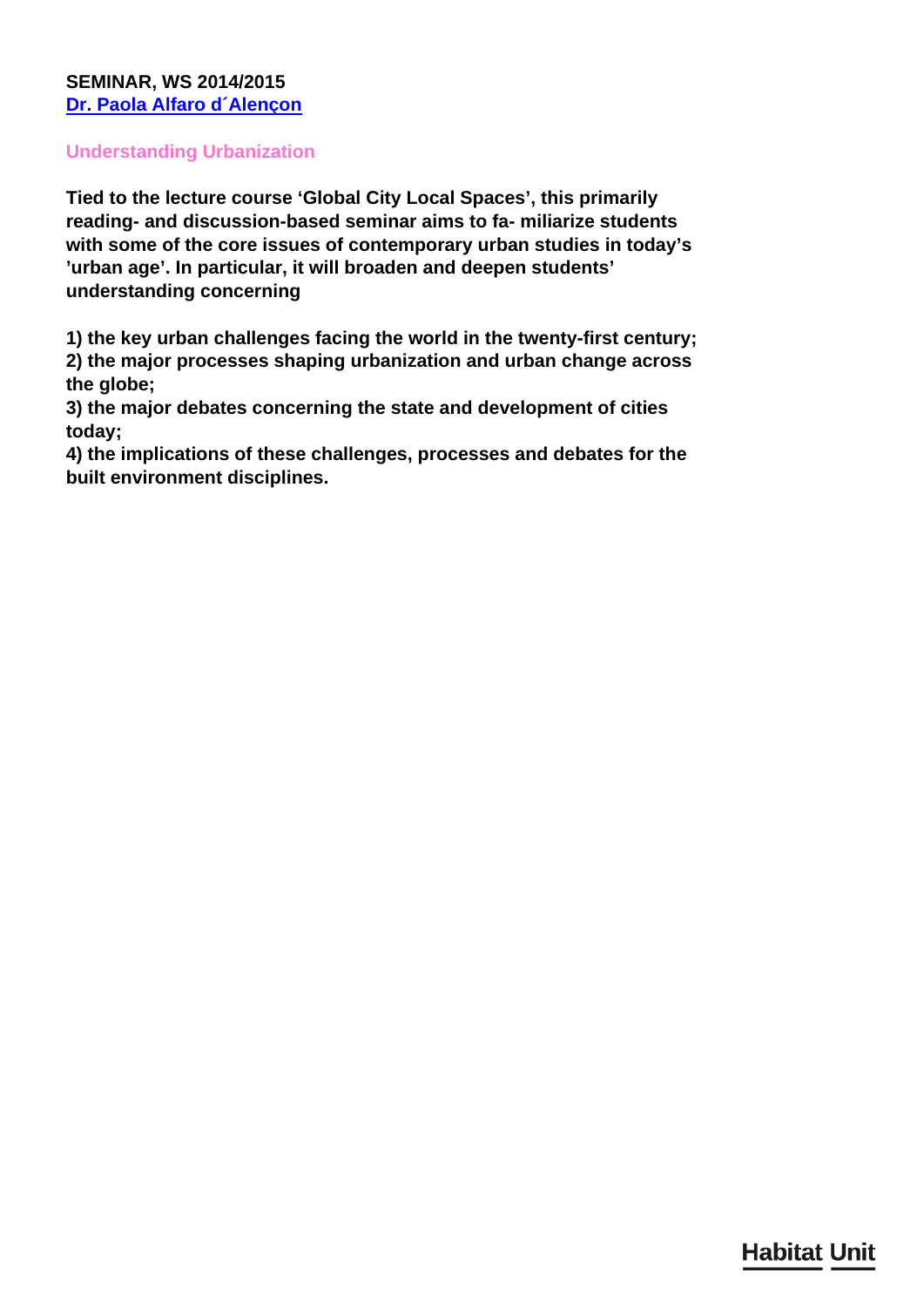## **Understanding** Urbanization

Supporting the lecture series<br>,Global City Local Spaces<sup>+</sup>, this<br>seminar aims to familiarize students with some of the core issu-<br>es of temporary urban studies to deepen the understanding of the major processes shaping urbanisation across the globe.

In particular, it will focus on the changing roles of policies, pro-<br>cesses and actors organisation in urban developments in the current context of neo-liberalization as to study

>> the major debates concerning the changing actors constella-<br>tions and the context of urban conflicts,

>> cases showing challenges<br>and pitfalls of local urban governance structures and (self-organised) civil society organisations.

Students will be encouraged to discuss and present their main<br>findings obtained from literature revie

 $\frac{Seminar}{3 \text{ or } 6 \text{ ECTS}}$ MA UD: P 2 IV MA Arch: WP(6) HAB.05 SE<br>MA Arch: WP(6) HAB.05 SE<br>MA SRP: 8. SP IV, WP, W

Teaching day<br>Tuesday, 10 am - 2 pm, A606

First meeting<br>October 14, 2014, 10 am - 2 pm, A606

Application<br>Sign-up list at Habitat Unit, A624 Dr. Paola Alfaro D'Alençon

# Semina

A core tenet of the course is to develop an environment in which students can learn from each other and feel encouraged to enhance their critical thinking, as well as their analytical and discussion skills. To this end, the course will utilize a variety of different means of learning, incl. reading-based discussions, team presentations, response papers and group exercises.

**Course Information**